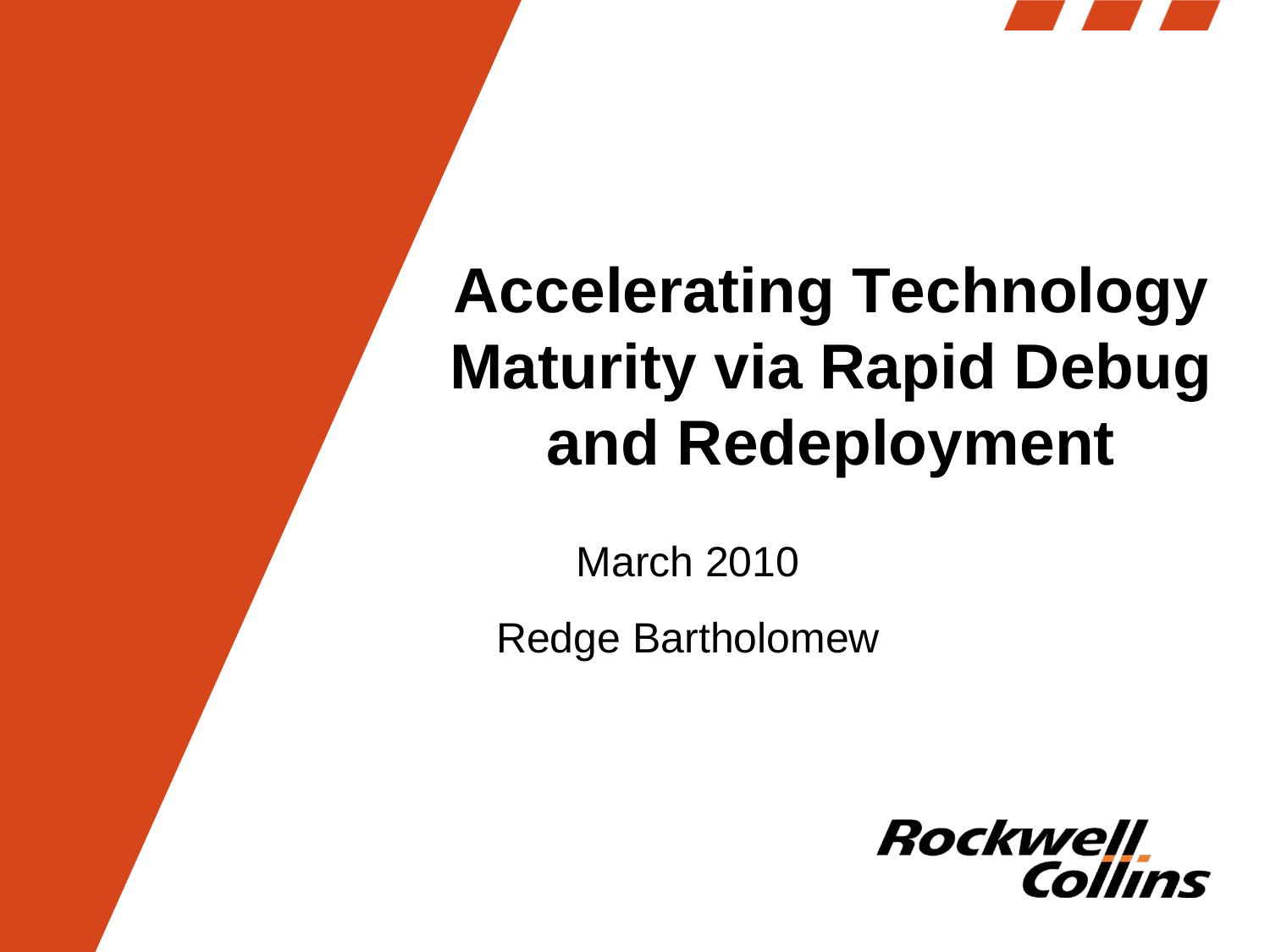

#### **Rockwell Collins Issue**

- Recent studies/audits cite use of immature technology during E&MD as a leading cause of program failure
	- GAO, DAU, Rand, National Academy of Sciences & Air Force Studies Board, OUSD/AT&L
	- WSARA requires mechanisms that allow for deferral of technologies that are not yet mature
- Simultaneously, government & industry need to accelerate delivery of capabilities that rely on emergent technologies
- Data point: Phase IIB GPS program, where the same T&E plan/method produced different technology maturity results
	- Each receiver type had functional/performance qual, SIL, OT
	- Their contributions to maturity were radically different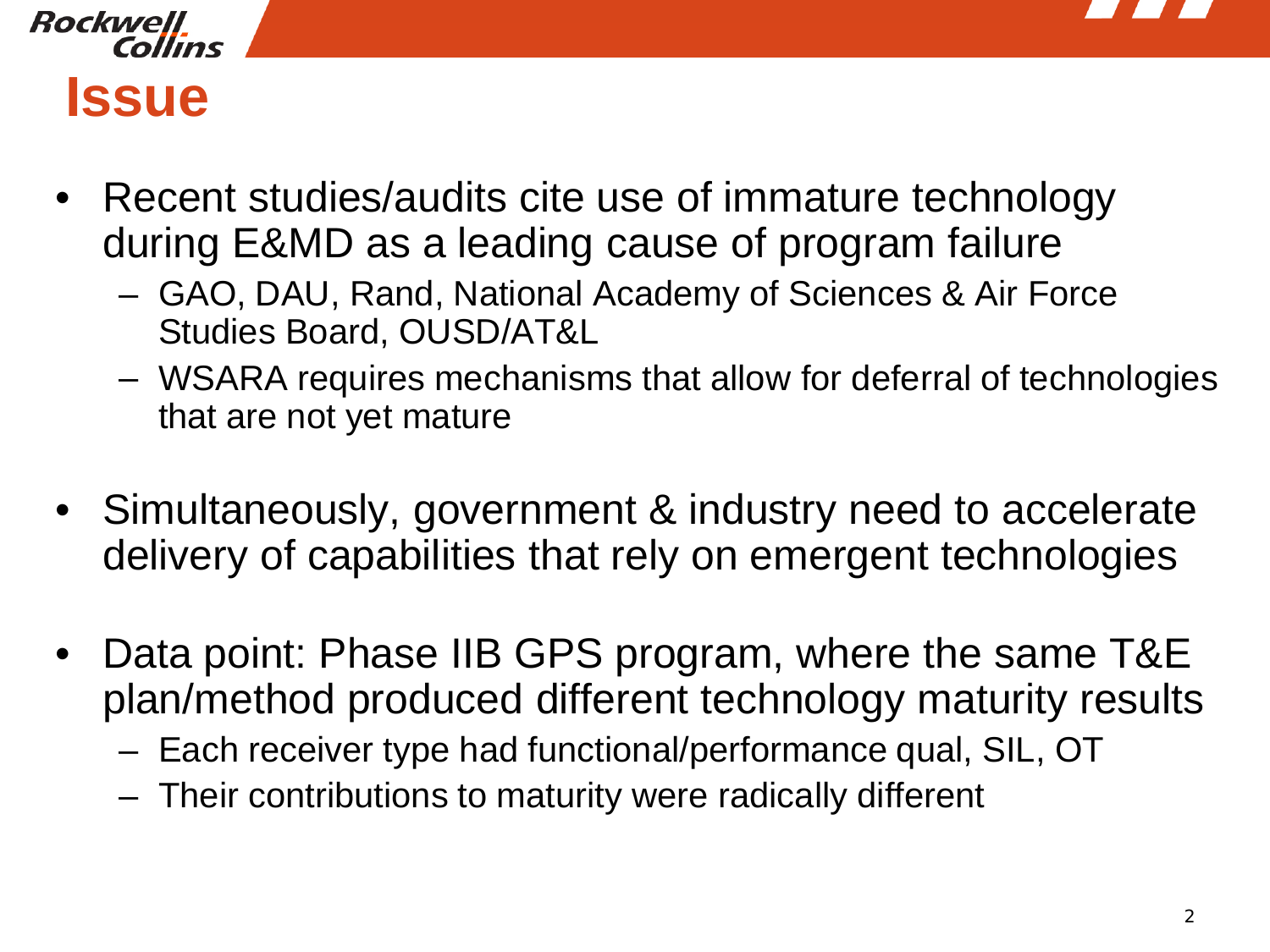

## **Developing 1st Generation GPS Receivers (1979-1984)**

• Accelerating maturity was a result of increasing the information flow among planners, developers, testers – Increasing the bandwidth, reducing the latency

Rockwel

- This increased the number of experiments, observations (failures, anomalies) per test …
- … which increased the error/weakness detection rate for the architecture, design, algorithms, components
- Enabled by facilities & process that increasingly allowed information to move along the fastest/easiest path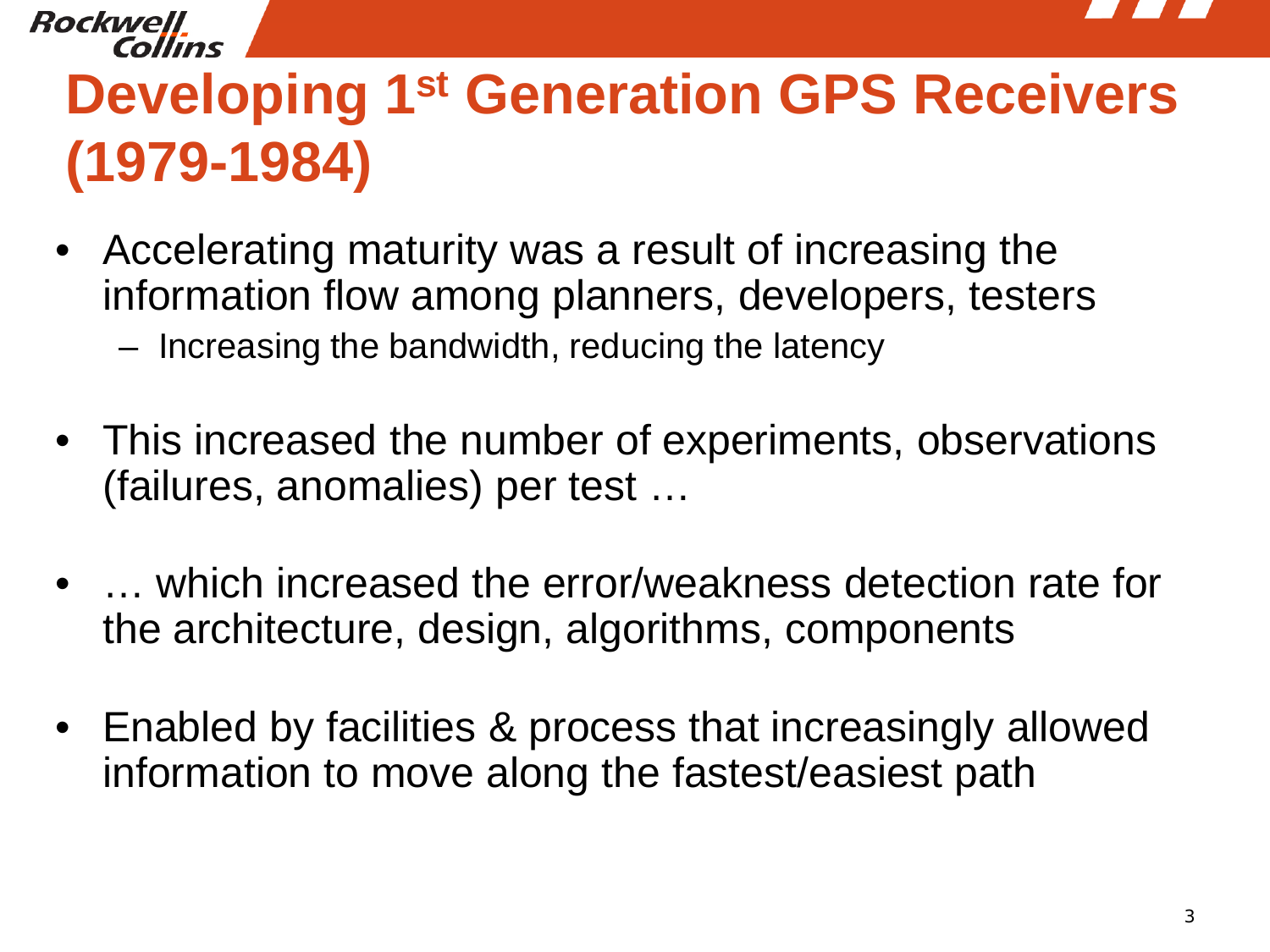

#### Rockwell

#### **Facilities: 5-Channel Prototype Receivers**

- Five types for fixed wing aircraft & submarine
	- Each had common positioning hardware & software, but vehicleunique external interface hardware & software
	- Each type was tested on a different representative vehicle F-16, B-52, A-6, C-130, SSN-688 (class)
- Lab receivers were RAM-based & edge-connector reprogrammable, allowing machine code patching
	- Accelerated root-cause analysis e.g., via breakpoints in the code
	- Allowed evaluation of alternative approaches to signal acquisition, satellite selection, multipath rejection, time-aided acquisition, etc.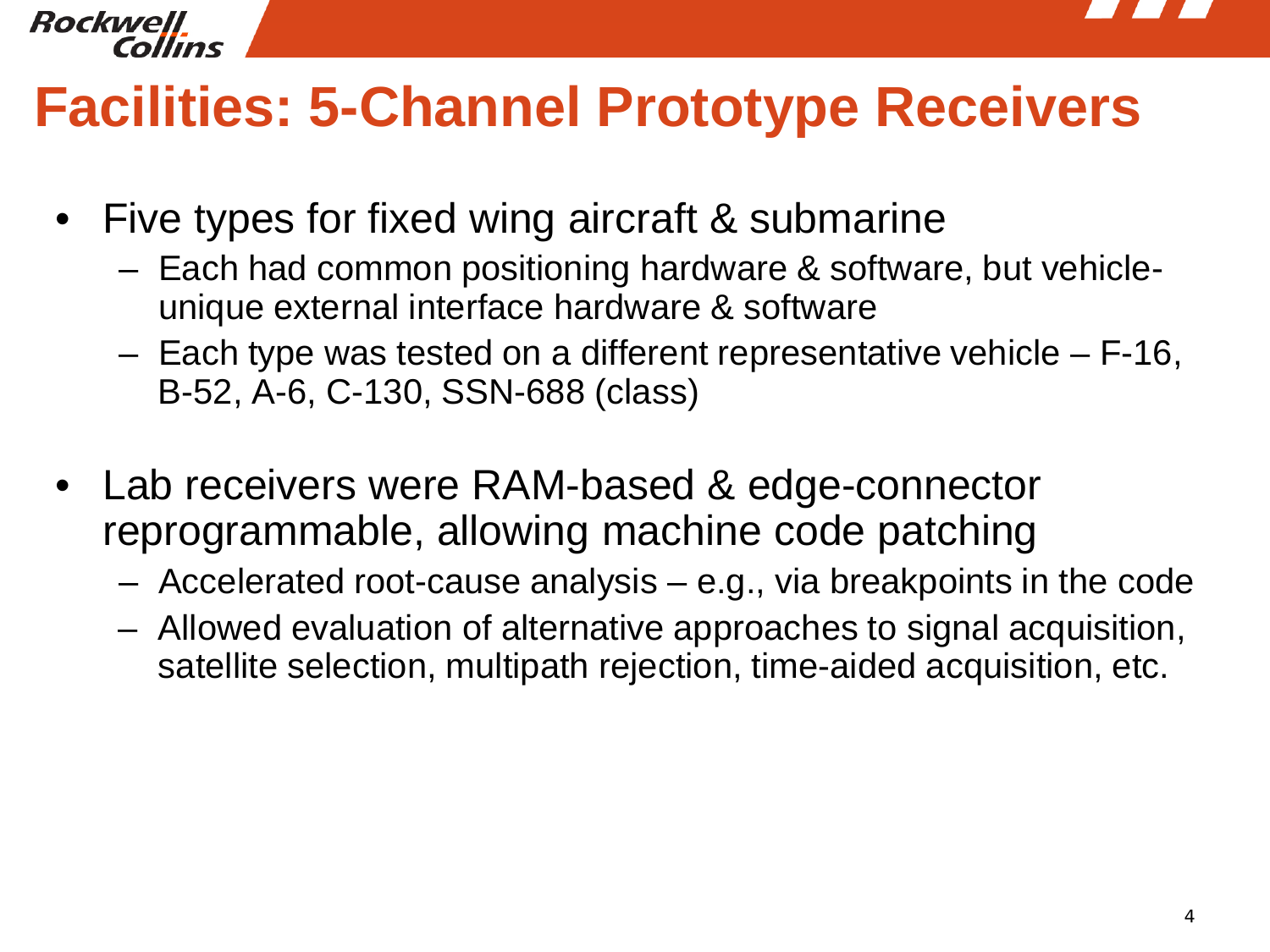

# **Facilities: Contractor Simulation & Evaluation System (SEVS)**

- Hardware-in-the-loop simulator & signal generator
	- Fed receiver time-correlated satellite signals, onboard sensor inputs under user-defined host vehicle velocity/acceleration/jerk scenarios
	- Time-correlated truth data for receiver error determination
- Processor controller/monitor

Rockwell

- Monitor memory, stop/start processor local bus, capture/store processor local bus traffic, insert patches, install new load module
- JPO, IV&V contractor helped define scenarios that reproduced & explored observed pathologies
	- Run scenario, monitor receiver's real-time behavior, collect instrumentation data for post-test analysis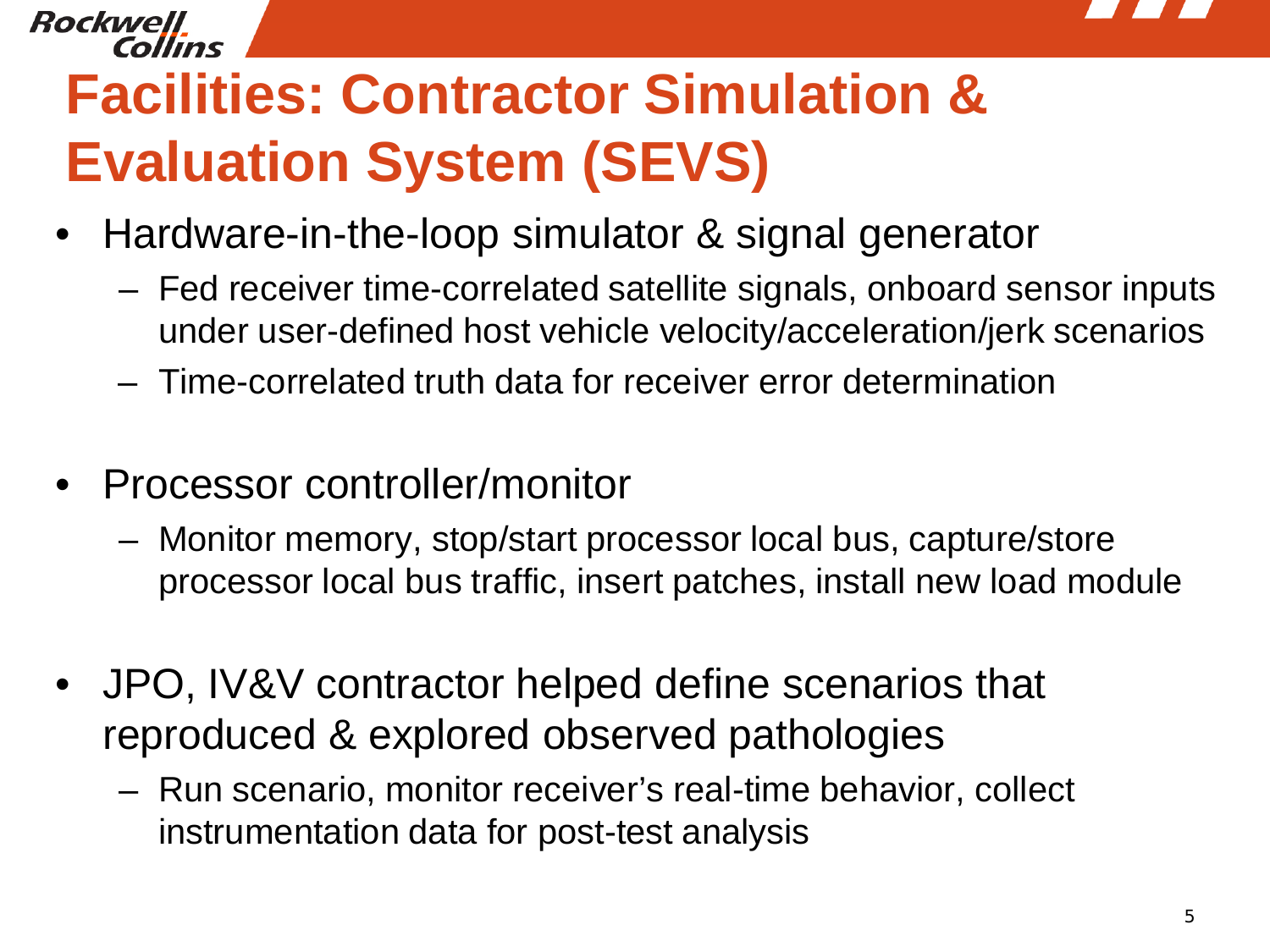

## **Facilities: Tracking Center at Yuma Proving Grounds (YPG)**

Rockwell

- Laser tracking system established and recorded timetagged, second-by-second ground truth
- Telemetry link received & recorded receiver's time-tagged instrumentation data – e.g., position, velocity, acceleration
- Ground system time-correlated receiver's data with ground truth & identified errors & anomalies from the differences
- Post-flight debriefs identified anomalies not obvious in the recorded data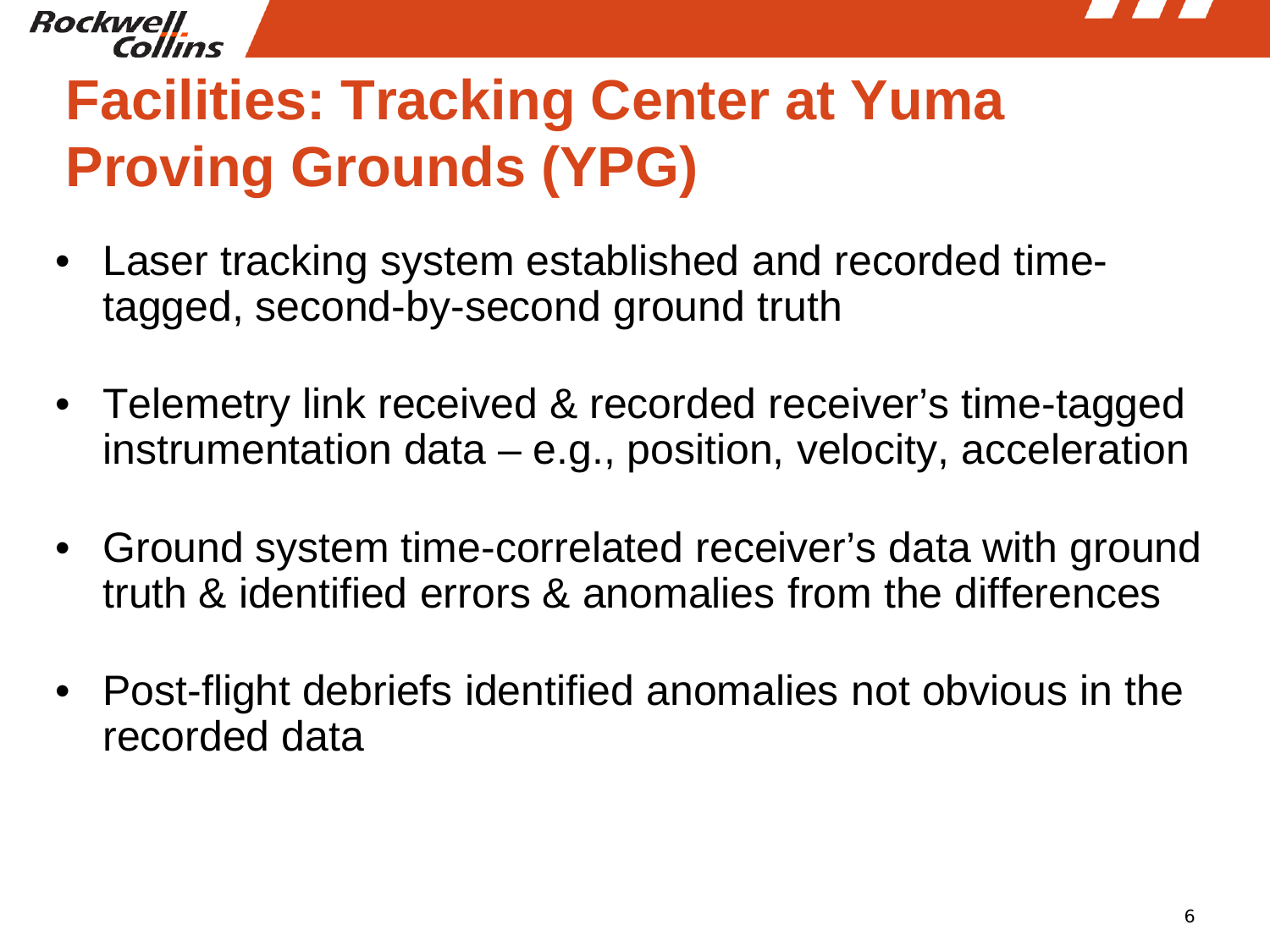

#### Rockwell

## **Facilities: System Integration Labs**

- RAM receivers connected to development rack were integrated with onboard systems
	- Used sensors, cables, connectors, protocols identical to the host vehicle's – e.g., INS over 1553, NTDS
- Developers could patch software, define experiments, add & change tests on-the-fly
	- Software was heavily instrumented, data was instantly available
- Significantly accelerated the maturity of receiver's host vehicle interface hardware & software
	- Exposed many errors & weaknesses
- Had little impact on positioning hardware/software maturity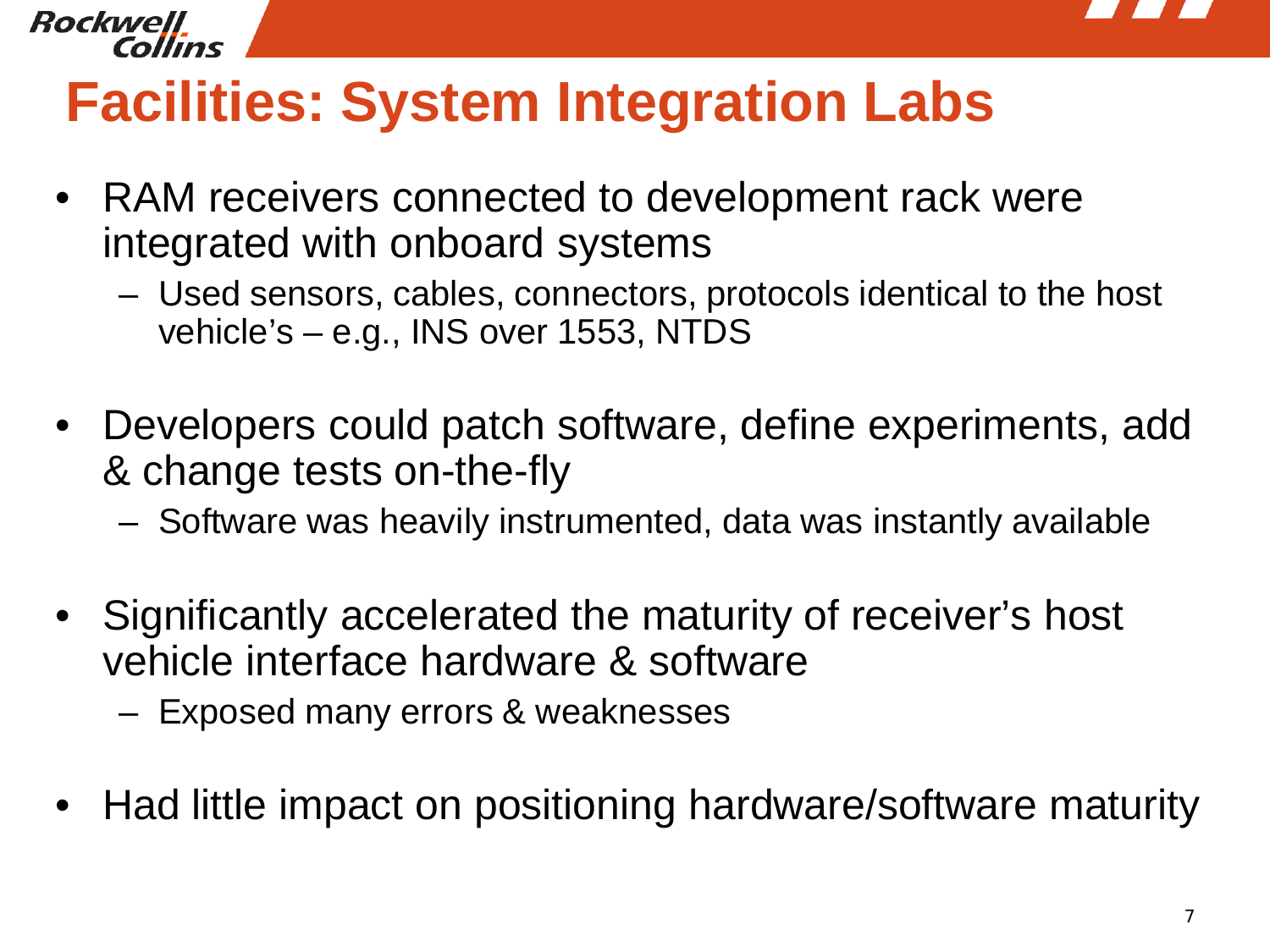

#### Rockwell Collins **Operational Test: C-130 (1980/81)**

- **Process** 
	- Test plan/procedure was formal & allowed little deviation
	- Field Service Engineer (FSE) accompanied missions, monitored receiver performance via Control-Display Unit (CDU)
	- FSE post-processed instrumentation data, provided oral summary to developers same/next day; provided data 2-7 days later
	- No accurate time-correlation of instrumented data with flight profile, engineer observations (via CDU), or IRCC data
	- IRCC telemetry data & ground truth mostly unavailable to developers; developer data mostly unavailable to testers, planners
	- No redeployments
- Positioning failures/anomalies observed, but few errors & weaknesses identified & fixed
	- Testing confirmed basic positioning capability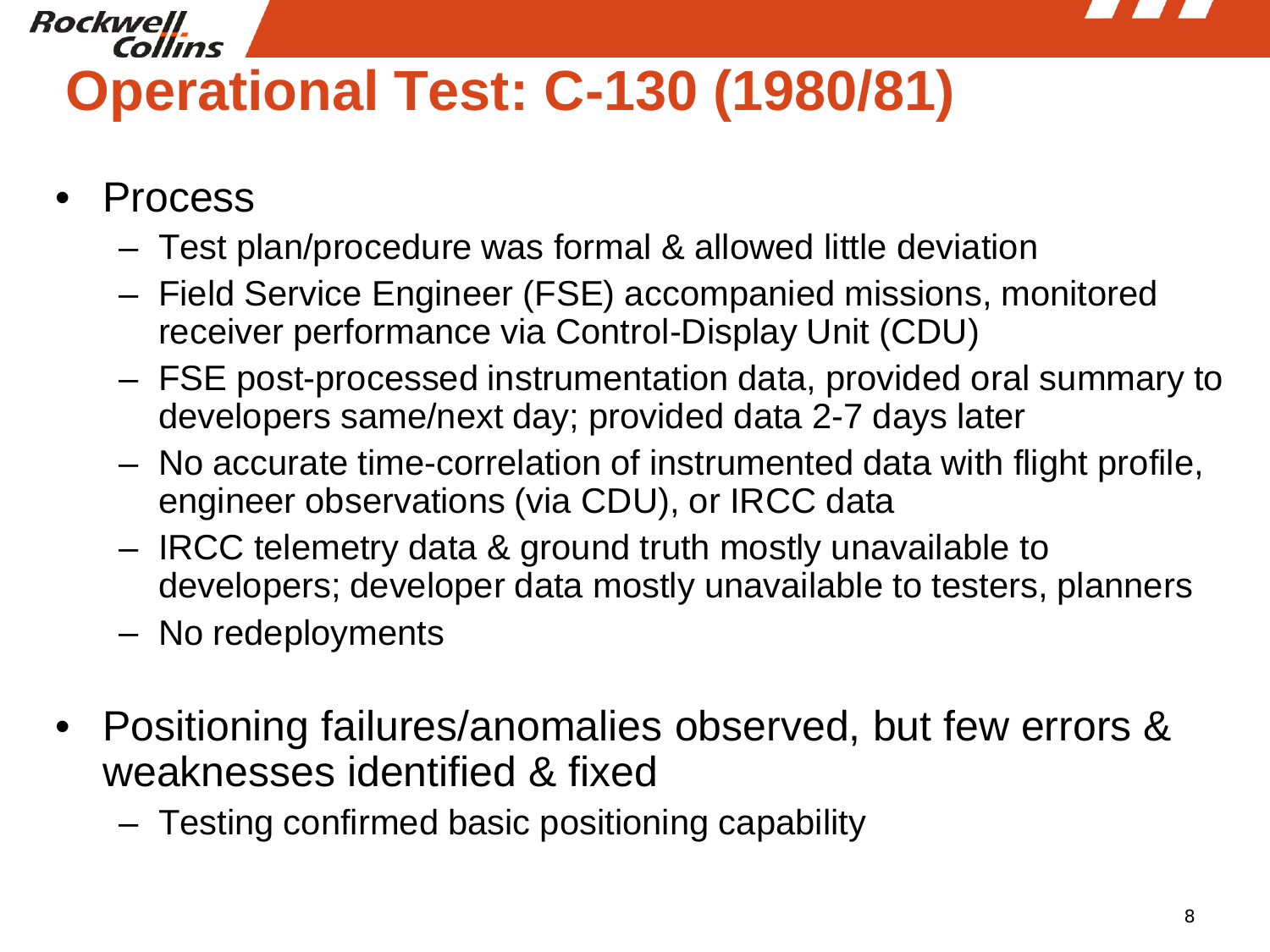

#### **Rockwell** Collins

### **Operational Test: SSN (ca.1982/83)**

- **Process** 
	- Allowed deviation from formal test plan to explore failures & anomalies: altered condition testing to increase observations
	- Contractor FSE accompanied missions, monitored receiver performance via CDU - testing became an ad hoc collaboration
	- No instrumentation observations from tests available to developers when sub returned to port
	- No ground truth positioning "errors" estimated by deviation from inertial solution
	- 1 redeployment
- Little increase in observed failures & anomalies or identified positioning errors & weaknesses
	- Confirmed unique capabilities e.g., time-aided signal acquisition
	- Reduced latency of some information, but also reduced bandwidth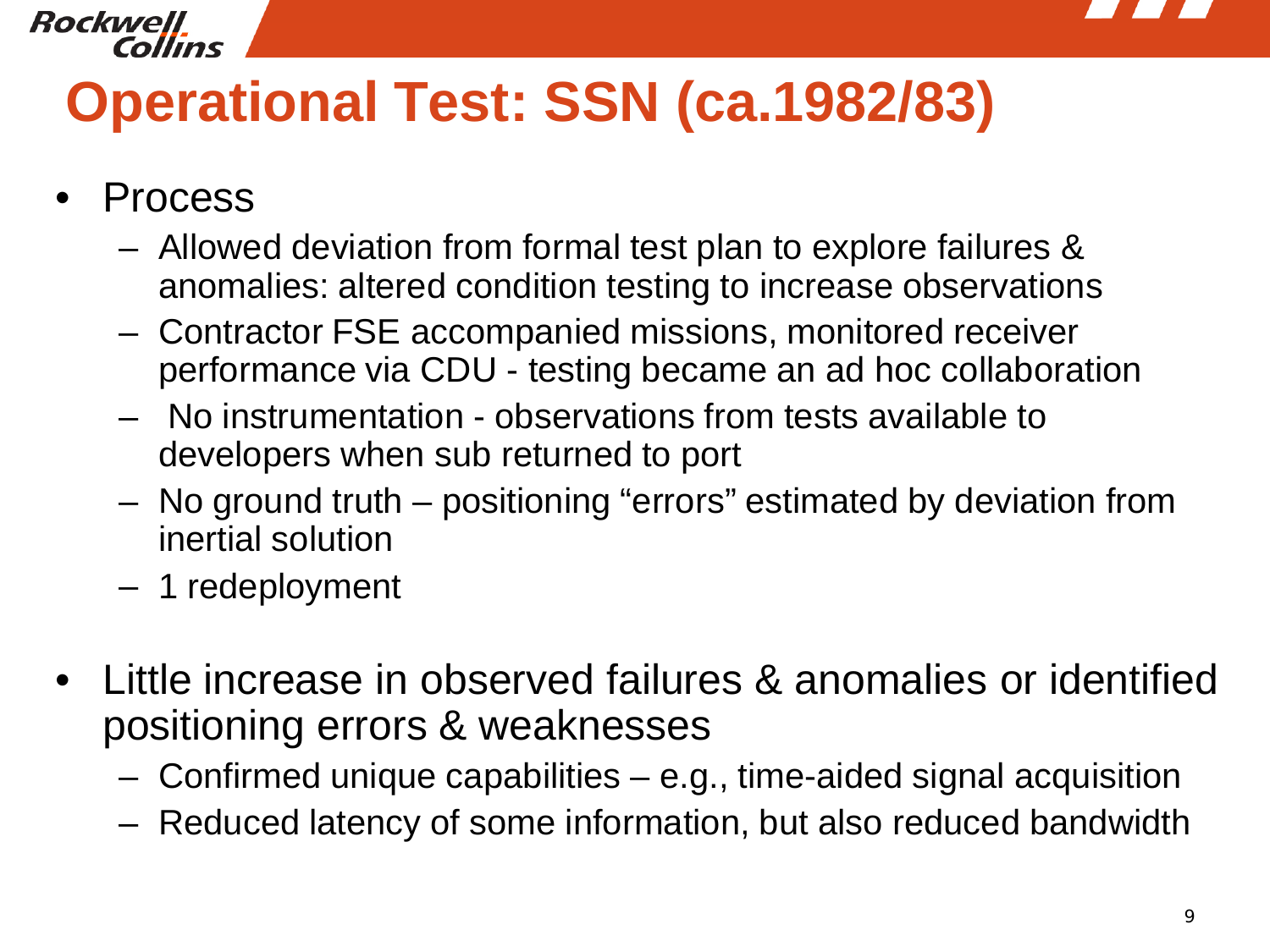

# **Operational Test: F-16 (summer 1984)**

**Process** 

Collins

Rockwell

- Developers could observe missions at YPG & suggest impromptu tests to increase amount of information collected from each flight
- Immediate developer access to YPG time correlated data
- Developer access to aircraft at Nellis AFB for *in situ* static test & debug (e.g., development rack under nose of aircraft)
- Used instrumentation, YPG ground truth, pilot debrief to reproduce pathologies & confirm hypotheses in SEVS
- Used 3 receivers for sometimes daily redeployment (1 in aircraft, 1 in SEVS, 1 in transit) on a 24-hour ship-install-fly cycle
- Significant increase in observed failures & anomalies, in identified positioning errors & weaknesses
	- Significantly increased information bandwidth, reduced latency
	- Design, algorithmic changes made to all software functions
	- Cuts/jumps, firmware changes made to nearly all circuit boards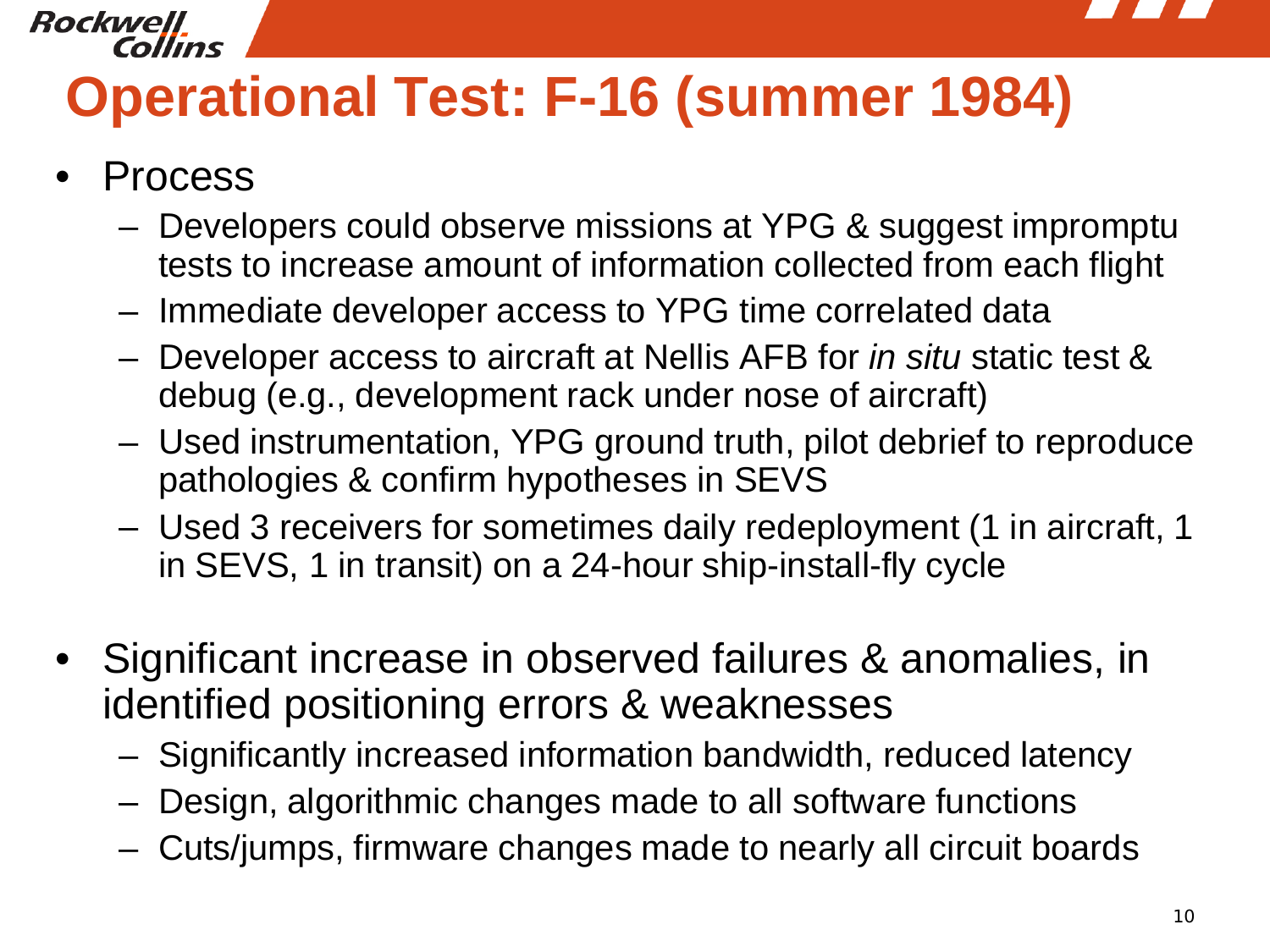

#### Rockwell

### **Results & Observations**

- JPO found formal/informal, authorized/unauthorized ways to increase information bandwidth, reduce latency
	- Maturity rate =  $dm/dt \approx f(bandwidth/latency)$
	- Acceleration ( $d^2m/dt^2 > 0$ ) required more information, faster
- Phase III (ca. 1985-1989) maturity comparison
	- RFP redefined external interfaces, requiring redevelopment of interface hardware & software
	- Required 184 mid-development ECPs, mostly against the interfaces
	- At T&E outset, interface hardware & software were still volatile
	- Phase III changed few positioning requirements, resulting in stable hardware & software
	- Residual positioning errors & weaknesses were primarily in areas where Phase II dm/dt was low – e.g., jamming resistance